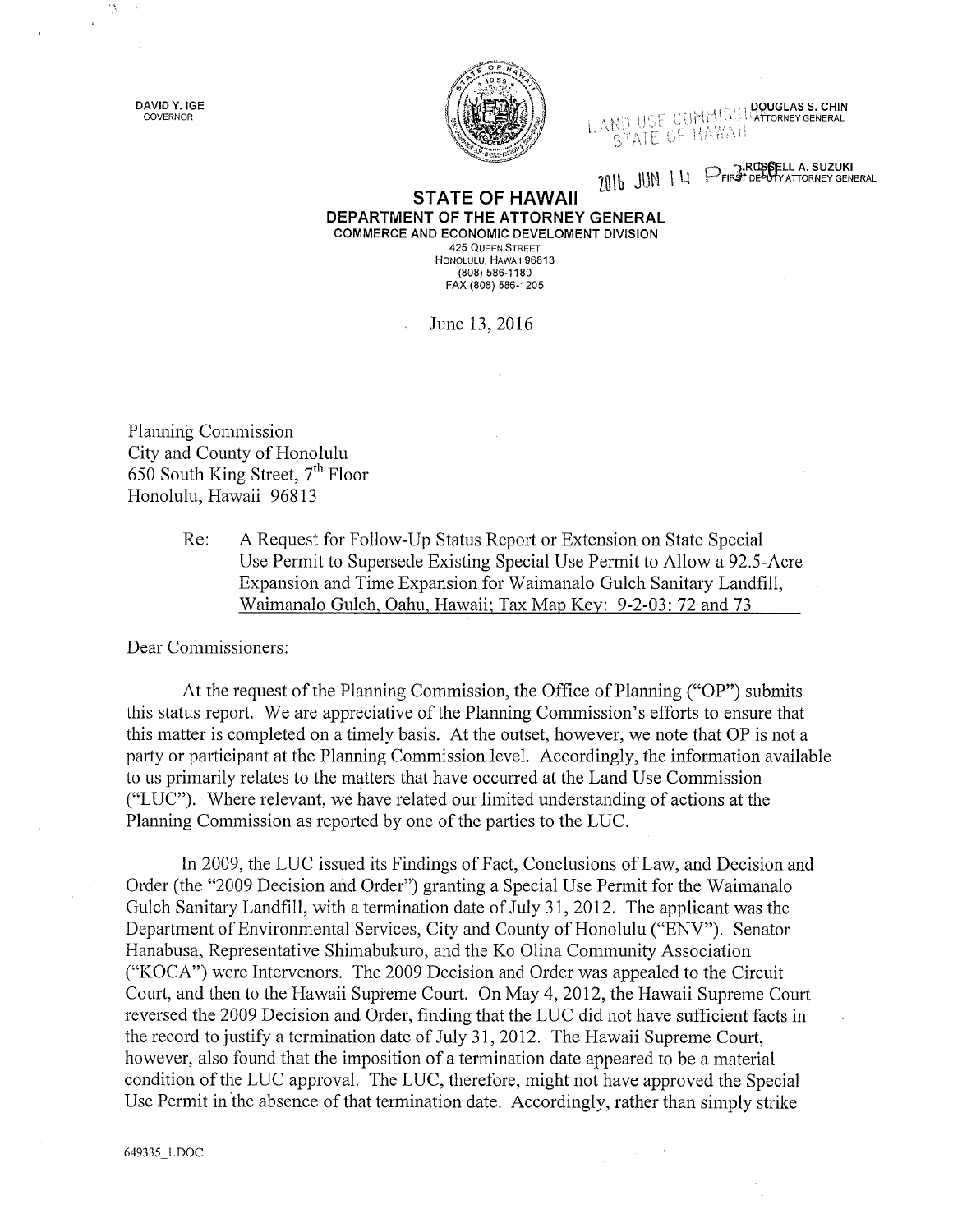Planning Commission June 13, 2016 Page 2

down the termination date, the Hawaii Supreme Court remanded the entire case back to the LUC for appropriate proceedings which could include an enlargement of the record. In fact, the Hawaii Supreme Court encouraged the LUC to consider the testimony before the Planning Commission in the proceeding described below.

On June 28,2011, during the pendency of the judicial appeals, ENV filed a motion with the Planning Commission to delete the termination date of July 31, 2012 from the Special Use Permit. OP understands that the Schnitzer Steel Hawaii Corp. ("Schnitzer Steel") was added as an Intervenor to this motion, and that the Planning Commission held several days of hearing on the motion to delete the termination date. After the Hawaii Supreme Court remanded the Special Use Permit to the LUC, ENV then asked the Planning Commission for permission to withdraw its motion to delete the termination date. OP further understands that the Planning Commission decided to stay those proceedings rather than dismiss it.

On October 8, 2012, the LUC remanded the matter to the Planning Commission to consolidate the two proceedings, update the record, make a decision as to the appropriate conditions to be imposed, and then send its decision and the updated record back to the LUC.

On May 16, 2014, the LUC held a hearing to find out the status of the proceedings before the Planning Commission. The City reported that it was in settlement discussions with some, but not all, of the parties. The LUC ordered ENV to file written status reports every two months beginning in July 2014.

On May 18, 2016, the LUC held another status hearing to find out the status of the proceedings before the Planning Commission. ENV reported that they had reached an agreement to continue the Planning Commission proceedings to April 22, 2017 with all parties, except for Senator Hanabusa. ENV intends to file a motion to continue if an agreement amongst all parties is not reached. At this time, OP takes no position on matters currently before the Planning Commission. Settlement discussions were ongoing with some, but not all, of the parties.

Special Use Permit No. 2008/SUP-2, therefore, is pending before the Planning Commission. The motion to amend has been pending since June 28, 2011. The remanded Special Use Permit has been pending since October 8, 2012. Some but not all of the parties have been engaged in settlement discussions. After the Planning Commission completes its processes and issues a decision, it will then forward the entire consolidated record and decision to the LUC for consideration and possible approval pursuant to section 205-6(d),